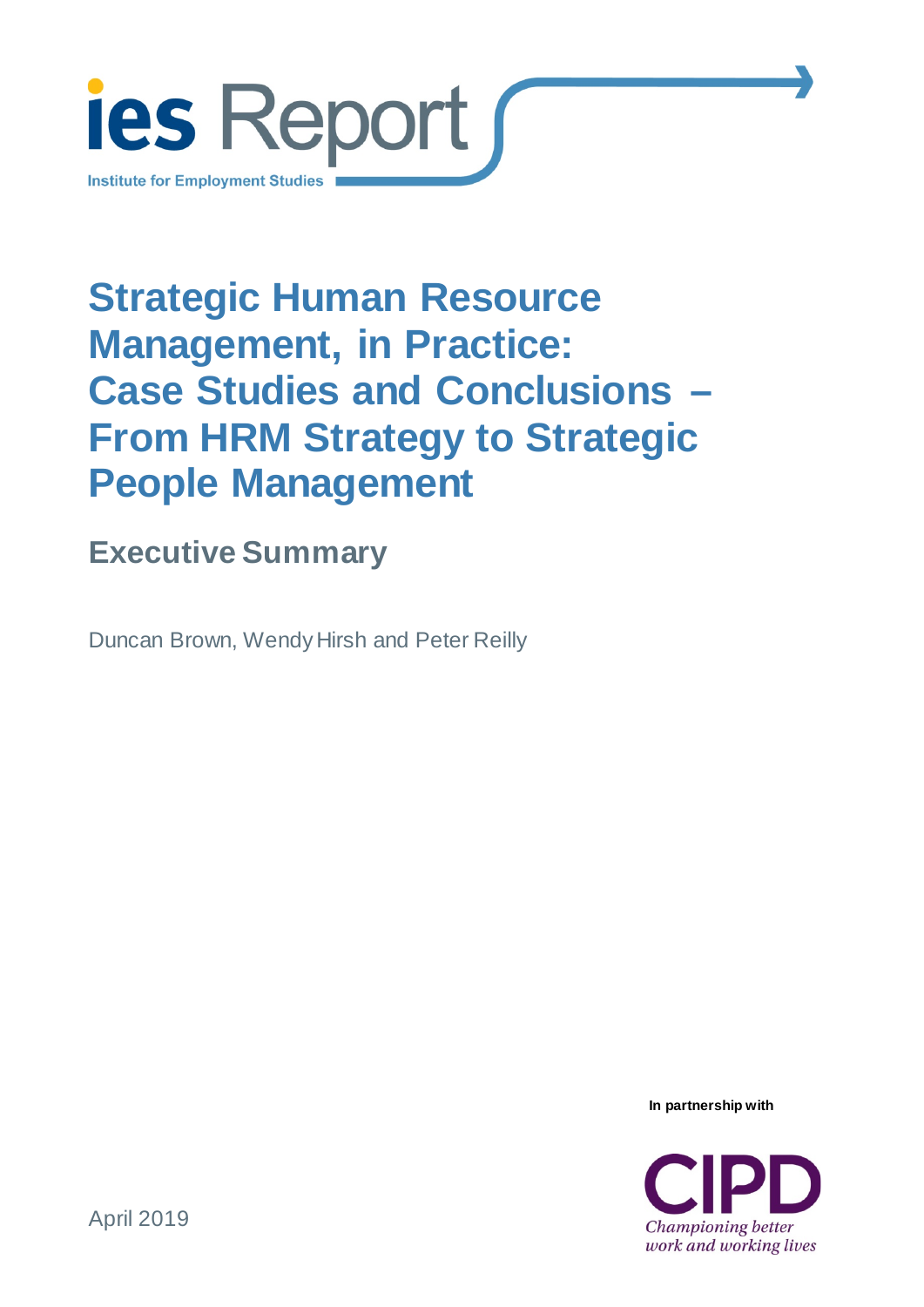### Institute for Employment Studies

IES is an independent, apolitical, international centre of research and consultancy in public employment policy and HR management. It works closely with employers in all sectors, government departments, agencies, professional bodies and associations. IES is a focus of knowledge and practical experience in employment and training policy, the operation of labour markets, and HR strategy and management. IES is a not-for-profit organisation.

### Chartered Institute of Personnel and Development (CIPD)

The CIPD is the professional body for HR and people development. The not-for-profit organisation champions better work and working lives and has been setting the benchmark for excellence in people and organisation development for more than 100 years. It has 150,000 members across the world, provides thought leadership through independent research on the world of work, and offers professional training and accreditation for those working in HR and learning and development.

Institute for Employment Studies City Gate 185 Dyke Road Brighton BN3 1TL UK

Telephone: +44 (0)1273 763400 Email: askIES@employment-studies.co.uk Website: www.employment-studies.co.uk

Copyright © 2019 Institute for Employment Studies

**With thanks to:**



*The latest business intelligence for HR professionals and people managers everywhere*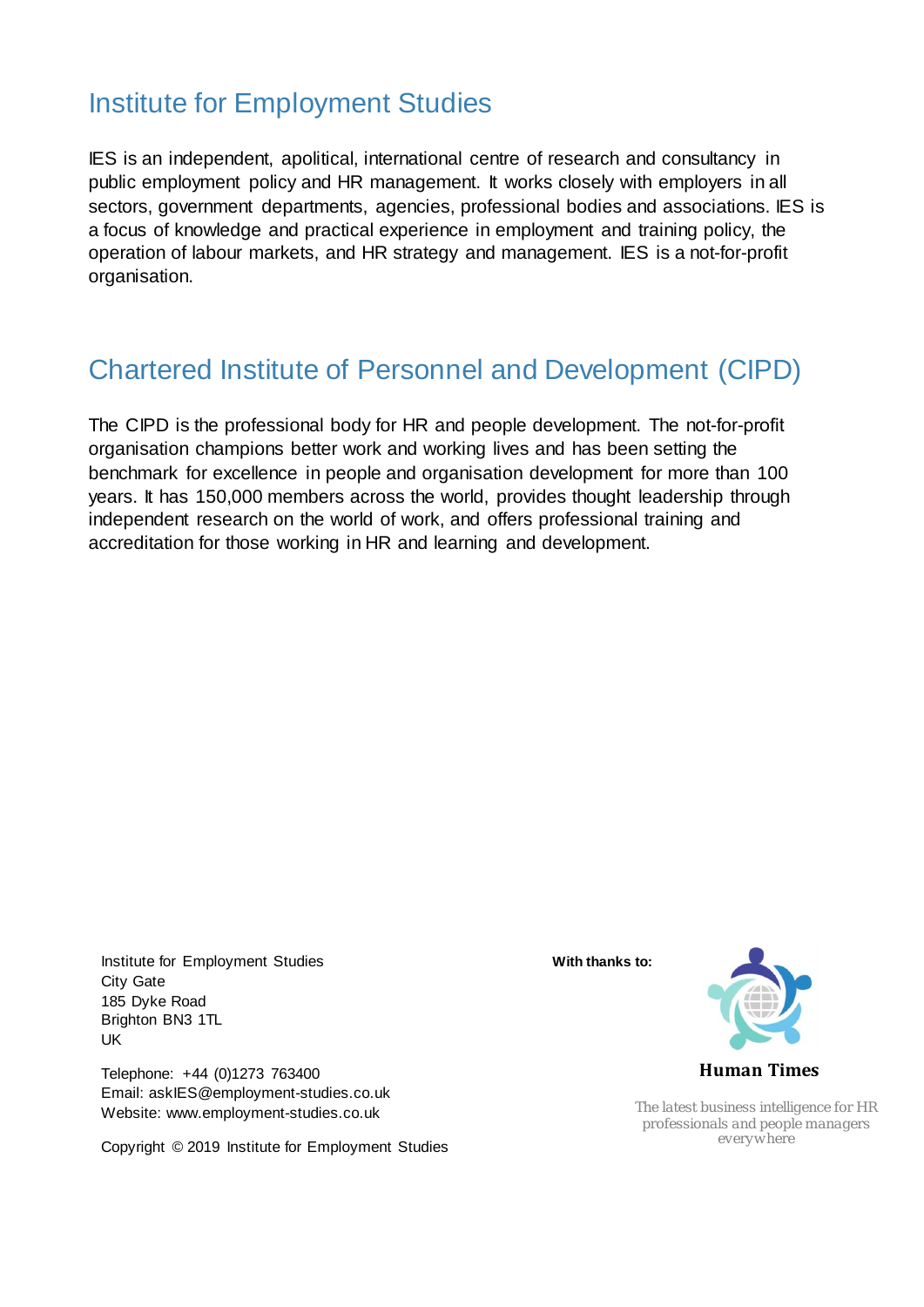### **Executive Summary**

### **Introduction**

More than 30 years after the concept first started to be adopted in the UK, the Institute for Employment Studies (IES) and the Chartered Institute of Personnel and Development (CIPD) have been partnering on research into the contemporary state of Strategic Human Resource Management (SHRM) and people management strategies in UK organisations.

The main aims of this research have been:

- to assess the reality of strategic HRM in UK employers and HR functions today;
- to document and assess how it has evolved and how it is changing;
- to summarise recent academic research on the subject and to bring together research and practice in this area;
- to address some of the key questions raised by prior work in the field.

Despite major structural and economic changes in the workplace, our study highlights three core questions that have underpinned much of the work in this field throughout its history:

- 1. In terms of policy, how strategic are HRM policies and HR functions? What impact do HRM policies have on organisational performance and how can this influence best be leveraged?
- 2. In terms of practice, how well do employers implement and 'land' HR policies?
- 3. Perhaps most fundamentally of all, what is the purpose of strategic HRM and do employees as well as employers benefit?

These fundamental questions of impact, implementation and ethics underpin much of the research and policy work in the field and lie at the core of this research.

In order to obtain the perspectives of both academic research and organisational practice, the work on the project has involved two main components: a review of the relevant academic literature; and case study research in four employers.

#### **Literature Review**

The methodology and findings from our literature review are contained in a [separate](https://www.employment-studies.co.uk/resource/strategic-human-resource-management-back-future)  [report](https://www.employment-studies.co.uk/resource/strategic-human-resource-management-back-future) (Armstrong and Brown, 2019). We searched and analysed academic and 'grey' research and sources to chart the evolution of the concept, its meaning and its practical application over that timescale.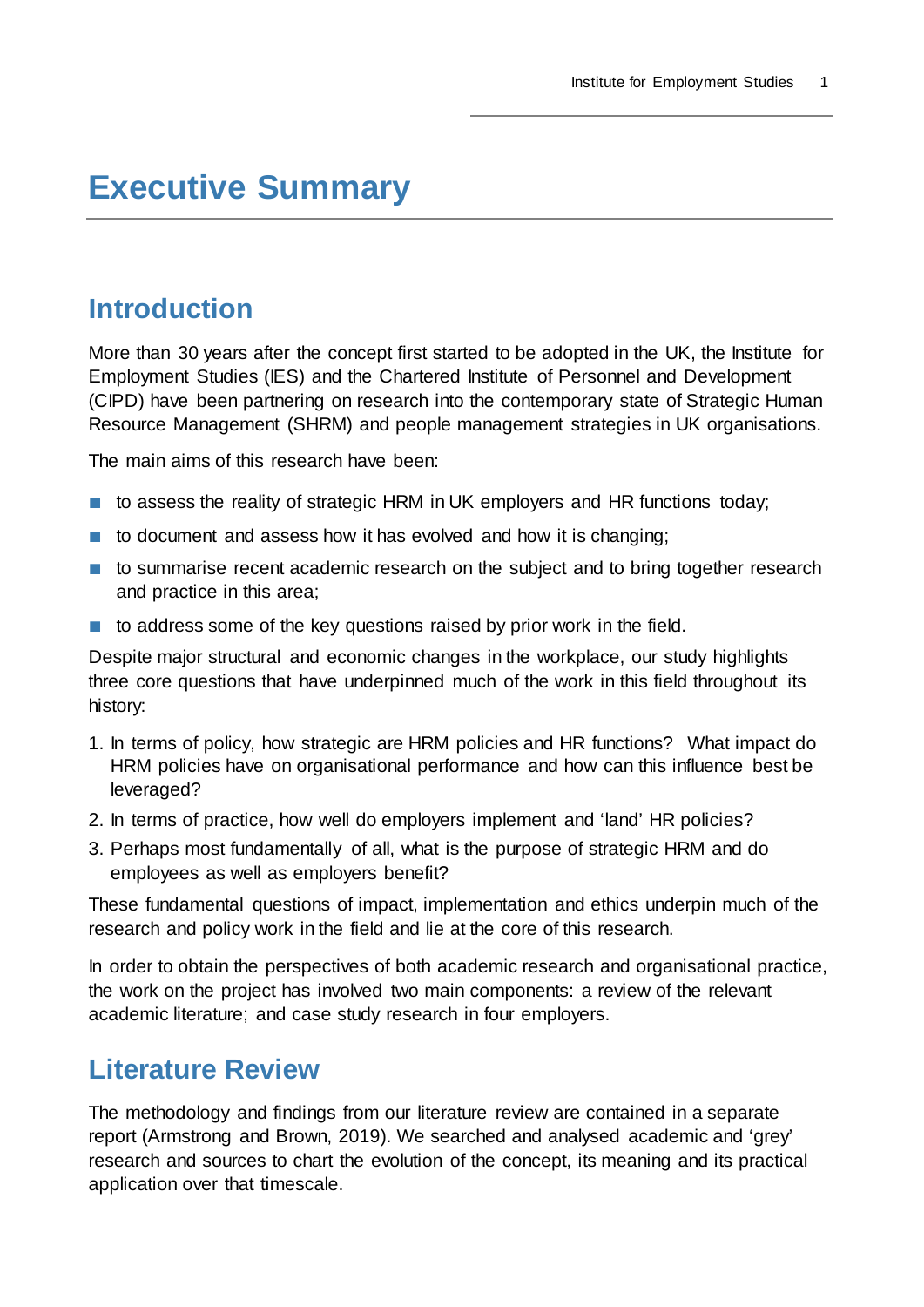In summary, we found that SHRM is not an easy concept to define or to deliver and that helps to explain the continuing controversy about its aims and impact. Initially, the focus was on vertical integration and alignment between HR strategy and business strategy. From the outset there has been a strong focus in the literature on organisation performance and the links between HR strategy and performance outcomes. The 'best fit' versus 'best practice' debate has been a key dimension of this in terms of the optimum way to leverage these relationships.

Two other key issues have been:

- practitioners questioning the difficulties of implementing HRM strategies; and the related academic research findings that they may have had more impact on the HR functions' influence in the boardroom than on 'real' people and organisational performance; and
- suspicions from the outset  $-$  and particularly since the 2008/9 financial crash  $-$  as to the motives and morals of SHRM, with suggestions that it has really been a justification for excessively shareholder-focused, employee-exploiting HRM.

Perhaps the most important conclusion reached by our review was of the need for a more multi-stakeholder perspective on strategic HRM.

### **Case Studies**

Our qualitative case study research on this project was based on interviews with HR directors – and in some cases other HR specialists involved – in four deliberately different types of employers. It was designed primarily in order to address the 'how' questions in this research: how did you develop the HRM strategy? how did you decide what to include and prioritise? how well is it working in practice? how can it be improved? and so on.

The detailed findings from each case study are described in the body of this report.

### **Conclusions and Implications**

*'Stakeholder management and having a clear vision for the future, whilst being willing to be tactical about how to get there, has been vital in ensuring that the People Plan has continued to be supported and its focus and impact evolved.'*

Case Study Interviewee

Our four case studies were obviously not in any sense a representative sample of UK employers. However, they nonetheless provide some positive and common answers and experiences to pass onto other employers in terms of how they are addressing contemporary challenges and working to make strategic HRM a successful, effective reality in their organisations, to the benefit of all of their major stakeholders.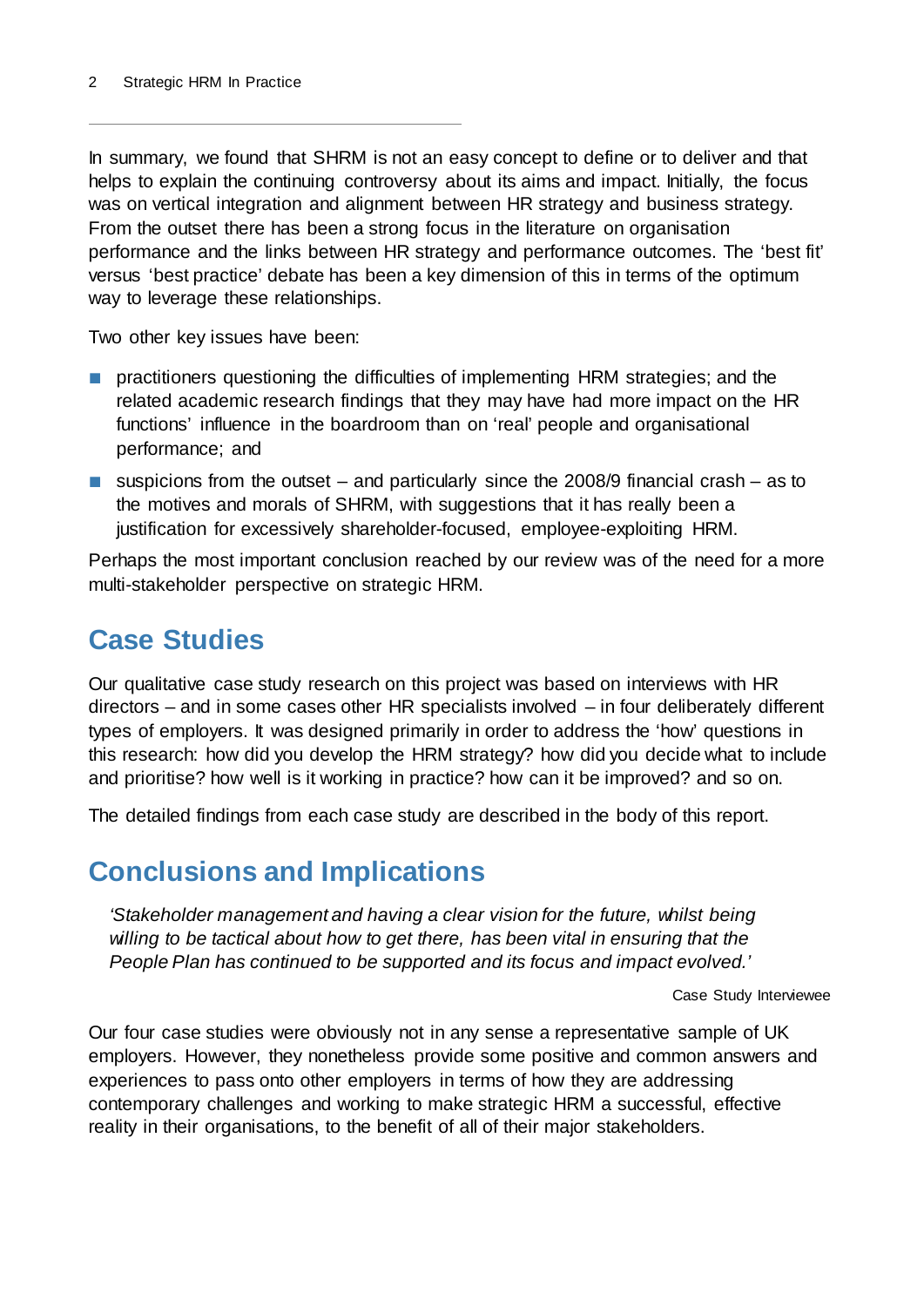#### **Policy: Is HRM strategic, what is Strategic People Management today?**

Three of our case study employers had a defined HRM strategy, although two called it different things – the people plan, and the people development plan, respectively – and the fourth had people objectives very clearly apparent in its business strategy. While the confusing mix of terms may not be helping academics to define and study the concept, the perhaps less jargon-ridden and less alienating term 'People Management' does seem to be coming to the fore again, and we welcome that.

The idea of strategic HRM implies that HRM policies are 'aligned' in linear fashion with and driven by a formal business strategy; and the HRM strategy in turn translates the people aspects of that business strategy into a plan for action on the people aspects of the business and drives the HR activity designed to support that process.

What we have seen in the case studies is that, in today's more unpredictable and fastchanging environments, SHRM is more complex, layered, adaptive and multi-directional than that. Our research points to at least three levels of contemporary strategic people management:

- 1. The **context** and drivers of the people management strategy; the key determinants of the contents of that strategy; and the tailoring/'best fit' process, which all our case study interviewees told us is so essential;
- 2. The **components** of the people management strategy, which seems now often to contain a longer-term workforce plan, a shorter-term plan for the HR function activity, as well as core priorities and policies for managing people in the employer and a strong link to values and culture;
- 3. The **capabilities** and processes required in the organisation to implement and put the people management strategy into practice and to avoid the much-researched policy:practice gap.

At the **contextual** level, rather than driving out medium-to-long term strategic planning and actions, an increasingly rapidly-shifting external environment appears to be 'driving in' both more multi-stakeholder business strategies and highlighting the importance of a strategic approach to people management.

At this level we also find the influence of major **employment issues** inside and outside of the organisation; and of the values and culture of the organisation. This clear influence of **corporate values and culture** on the components and delivery of the people management strategy has been a key common finding.

Then at the second level of **content** is the people management strategy itself. Our four case studies illustrate that in some organisations this is more focused on how people are managed in the employer; and in others on the HR function and its work. But the strategy generally incorporates both dimensions.

**Prioritisation** seems to be a key goal and requirement of people management strategies today. One HR director told us that excessively lengthy and overly-ambitious HR strategies have bedevilled the function and given HR a bad reputation in the past for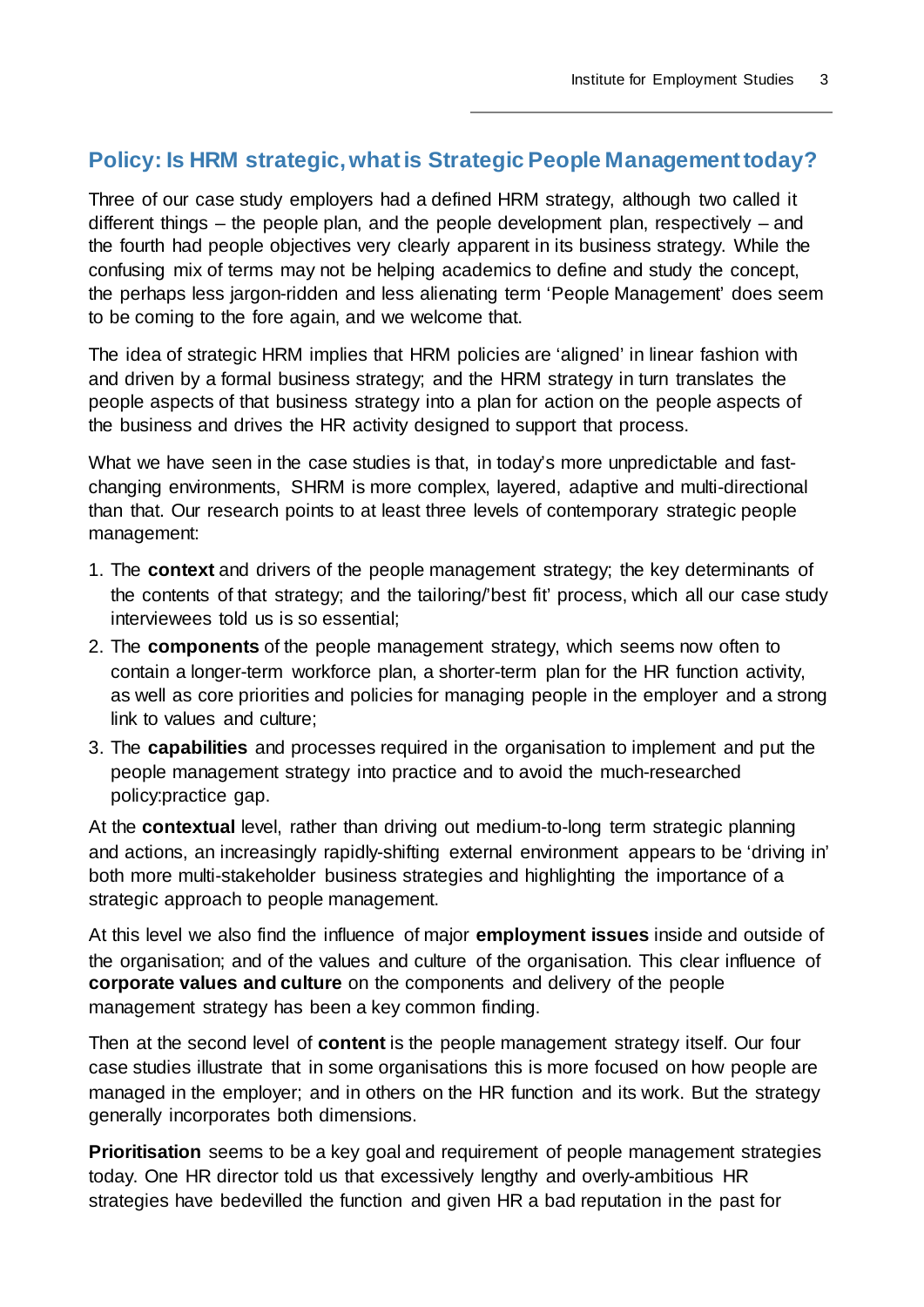'over-promising' and 'under-delivering'. 'Focus' and 'delivery' appear to be the new watchwords of people management strategies.

The **employment or workforce strategy** is not always articulated in one or more written documents, but covers the dimensions, sources and supply and any changes required to the size, shape and nature of the workforce and its contractual and psychological relationship with the organisation. This is where strategic workforce planning now sits in the process of aligning employment plans with business needs and as our case studies illustrate, with such a tight labour market in the UK, employers across all sectors and sizes at last appear to be taking workforce planning seriously.

All of our case studies illustrate the need for an **interplay between the strategic and operational**, balancing explicit business alignment with the need in uncertain circumstances to keep flexible, or else as the MHCLG interviewees told us, the strategy risks just remaining a 'document on the shelf'.

The process of simultaneously planning and acting is also designed to help address the third level of our model, which research has found to be the main Achilles' heel of traditional HRM strategies: **capability and implementation**. A focus on line managers and their people management capability by the HR function is common to all our case studies.

**Communications and political skills** also emerge from our research as critical to the effective implementation and delivery of people management strategies in practice. The HR function needs forums and models of working with senior business leaders on strategy and implementation. They also need a model of how to support the business and line managers, and need the orientation and capability to deliver on this. Staff communication and involvement also appears to be increasingly important to delivering on the people management strategy.

The case study organisations all use selected **metrics** to track the progress of their people management priorities. The metrics in themselves are often not all that surprising or exciting and tend still to focus on operational HR activity. How the metrics are used is at least as interesting and important as the metrics themselves.

#### **Purpose**

On the basis of our four case studies, the 'heart and the soul' of people management seems to be very much alive and well, and is not buried beneath an obsession with shareholders or overwhelmingly cost-driven priorities. The **purpose, values and culture**  of these employers are critical determinants and components of the people management strategies in these organisations, and also help to explain the strong focus on developing appropriate **leadership behaviours** and values.

If anything, these employers seem to be becoming more, not less, focused on the wellbeing of their employees, recognising that high performance in a service and knowledge-based economy generally can't be programmed and regulated into people; that they have to be engaged, supported and enabled by leaders and HR professionals to deliver it. These employers are recognising that employee wellbeing is a critical route on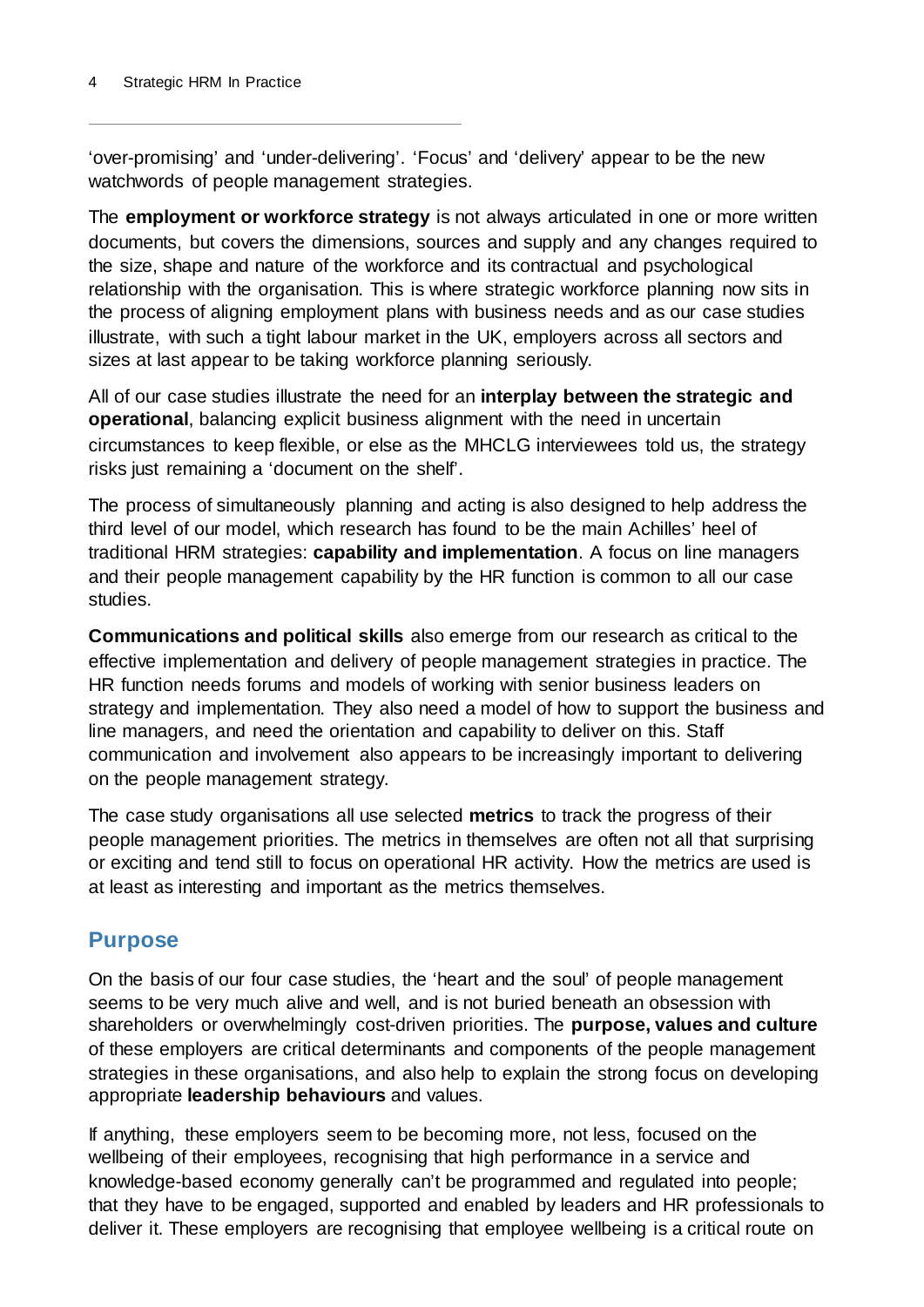the road to high performance, and failure to invest in it will have counter-productive effects in important metrics they are monitoring, including employee turnover and absenteeism.

#### **Practice: Managing the Balance**

Many philosophies and religions incorporate a dualistic concept of balance. Our research and the participants very much support the 'best fit' and cultural tailoring school of strategic people management, and we have highlighted a number of tensions and balances which HR functions and their people management strategies need to navigate if they wish to increase their strategic impact. These include:

- balancing the HRM plan and the implementation;
- balancing longer-term thinking and short-term action;
- balancing external and internal drivers;
- balancing 'best-practice' HR with 'best-fit' approaches;
- balancing employer and employee and other stakeholder interests;
- balancing central control with local discretion in people management.

More detail and examples from the case studies on each of these balances and striking them at the most appropriate point are contained in the main text.

#### **Implications for Future Practice**

Learning that we would highlight from our case studies for HR leaders and practitioners would be as follows:

- 1. HR needs to prioritise its working and the people management agenda.
- 2. HR has to co-create the people management strategy with leaders and other stakeholders.
- 3. The involvement of managers and employees in HR planning, processes and services is critical to their success.
- 4. It is essential to define and deliver the most appropriate structure of HR and its service model.
- 5. We need to recognise that strategic people management is underpinned by a set of capabilities that need to be defined, developed and practised.

#### **Implications for Future Research**

Our study indicates the need for researchers to conduct more process-focused, multistakeholder and multi–method studies, as well for practitioners to adopt a more integrative and open, emergent approach to developing their HR strategies. We have tried to focus on the actual methods for developing and implementing strategic people management approaches, and have attempted to document what written HR and people management strategies actually consist of, by gathering the perspectives of their HR 'owners' on how strategies were developed and how they do (or do not) operate in their organisation.